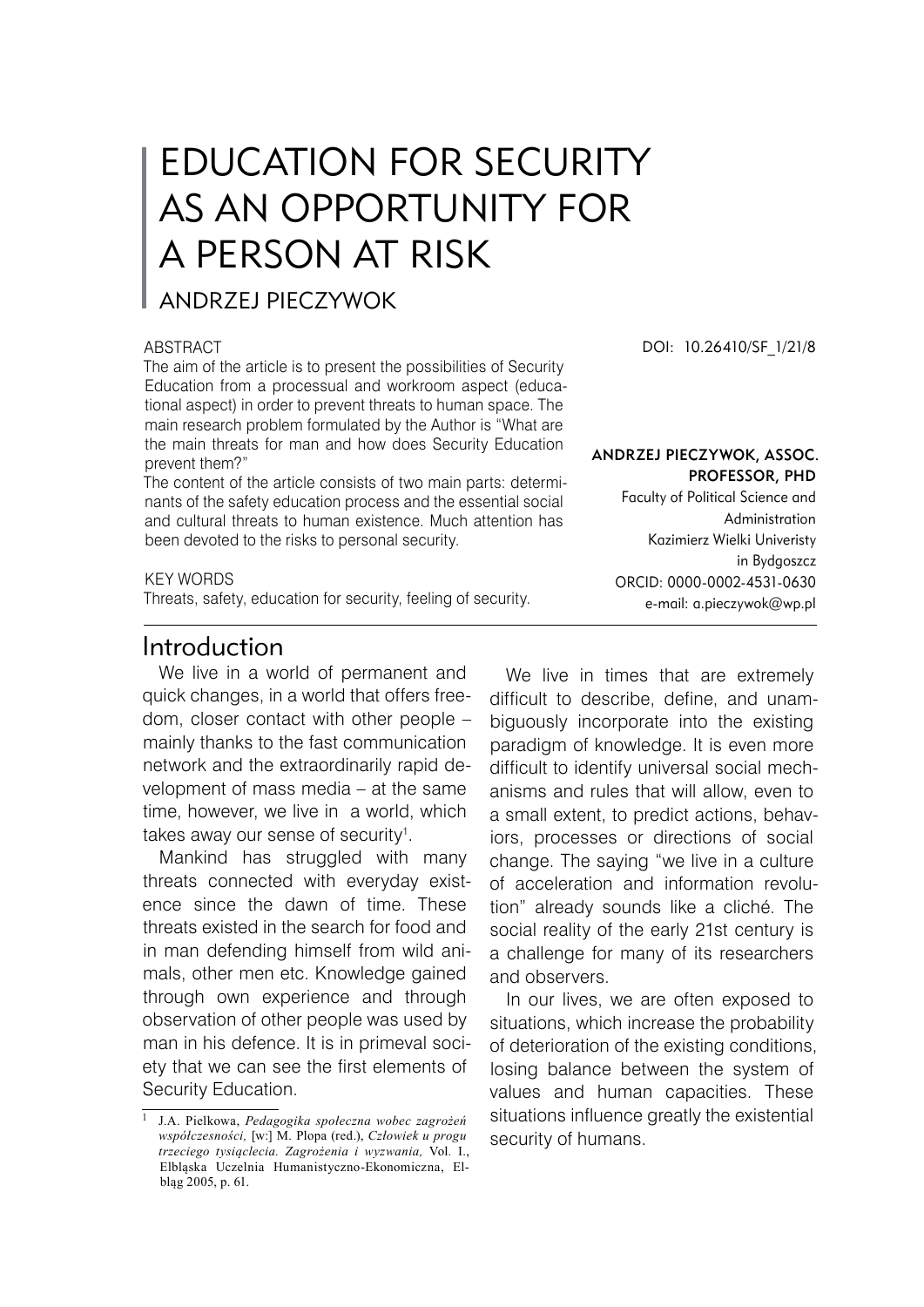People nowadays spend a lot of time consuming the media. Everyday life of ordinary people has never been so dominated by the "reality" learned through both the old media (television, radio, press, outdoor advertising) as well the new ones (global information and telecommunication network). Therefore, the paradox of the modern media is that as a result of the excess information taken out of context and as a result fascination with the extreme and the unique, people feel lost, and their actual, real knowledge of the world is getting poorer. Instead of increasing his knowledge of the world and events, a man loses orientation and ability to objectively assess facts.

In recent years, we have witnessed the growth in social tensions in various places on earth. From the closest to us Ukrainian-Russian conflict, through the Middle East, to the unrest in East Asia. In the continuously evolving structural and functional complexity of contemporary societies, the necessity of enriching people's ability to react to the changing environment is increasing. This requirement cannot be blind, it must be a certain compromise between what a person can, what he/she wants and what he/she needs. This ensures the autonomy of choices and actions, leading to favorable changes in the personality of the individual subject to this process.

The ongoing globalization process and multiplying challenges faced by mankind have led to the growing interest in all security $2$  threats in science as well as in the media, politics and culture<sup>3</sup>. Z. Bauman, an excellent Polish sociologist, claims that we live in a world of deregulation, the main feature of which is uncertainty combined with anxiety and fears for the future .

When talking about safety, it is worth emphasizing that it covers many issues characteristic of the dynamics of change, which are nowadays shared not only adults but also children and adolescents. The view is already widespread today that despite the progress of civilization, the search for identity by young people and solving their psychological problems is generally chaotic and follows the trial -and-error method. Emotional arousal is particularly important during adolescence, which – as stated by I. Obuchowska – manifests itself in the intensity of behavior, which is most evident when young people are in the group<sup>5</sup>. Insufficient preparation of young people for rational dealing with their own and other people's emotions can significantly deteriorate the state of personal safety. In turn, A. Kępiński draws attention to anxiety as a kind of manifestation of fear of the unknown: "unspecified anxiety is (...) an experience associated with the very fact of existence and occurs in every human being, especially in situations where one must get out of ordinary life automatisms and look for a new way"<sup>6</sup>.

The modern world requires the education, among others, to develop creativity and creative thinking as well as establish in people the belief that the world can be changed and transformed. Education should place great emphasis on the

See: A. Czupryński, B. Wiśniewski, J. Zboina, *Nauki o bezpieczeństwie. Wybrane problemy badań*, Centrum Naukowo-Badawcze Ochrony Przeciwpożarowej im. Józefa Tuliszkowskiego Państwowy Instytut Badawczy, Józefów 2017, s. 6.

L.W. Zacher, *Spór o globalizacje. Eseje o przyszłości świata*, Wyd. Elipsa, Warszawa 2003; Z. Bauman, *Społeczeństwo w stanie oblężenia,* Wyd. Sic, Warszawa 2007; M. Castells, *Społeczeństwo sieci*, Wyd. PWN,

Warszawa 2008.

Z. Bauman, *Ponowoczesność jako źródło cierpień*, Wyd. Sic, Warszawa 2000, p. 9.

I. Obuchowska, *Drogi dorastania. Psychologia rozwojowa okresu dorastania dla rodziców i wychowawców.*  Wyd. WSiP, Warszawa 1996, p. 67-68.

A. Kępinski, *Lęk,* Wyd. Literackie, Kraków 2002, p. 8.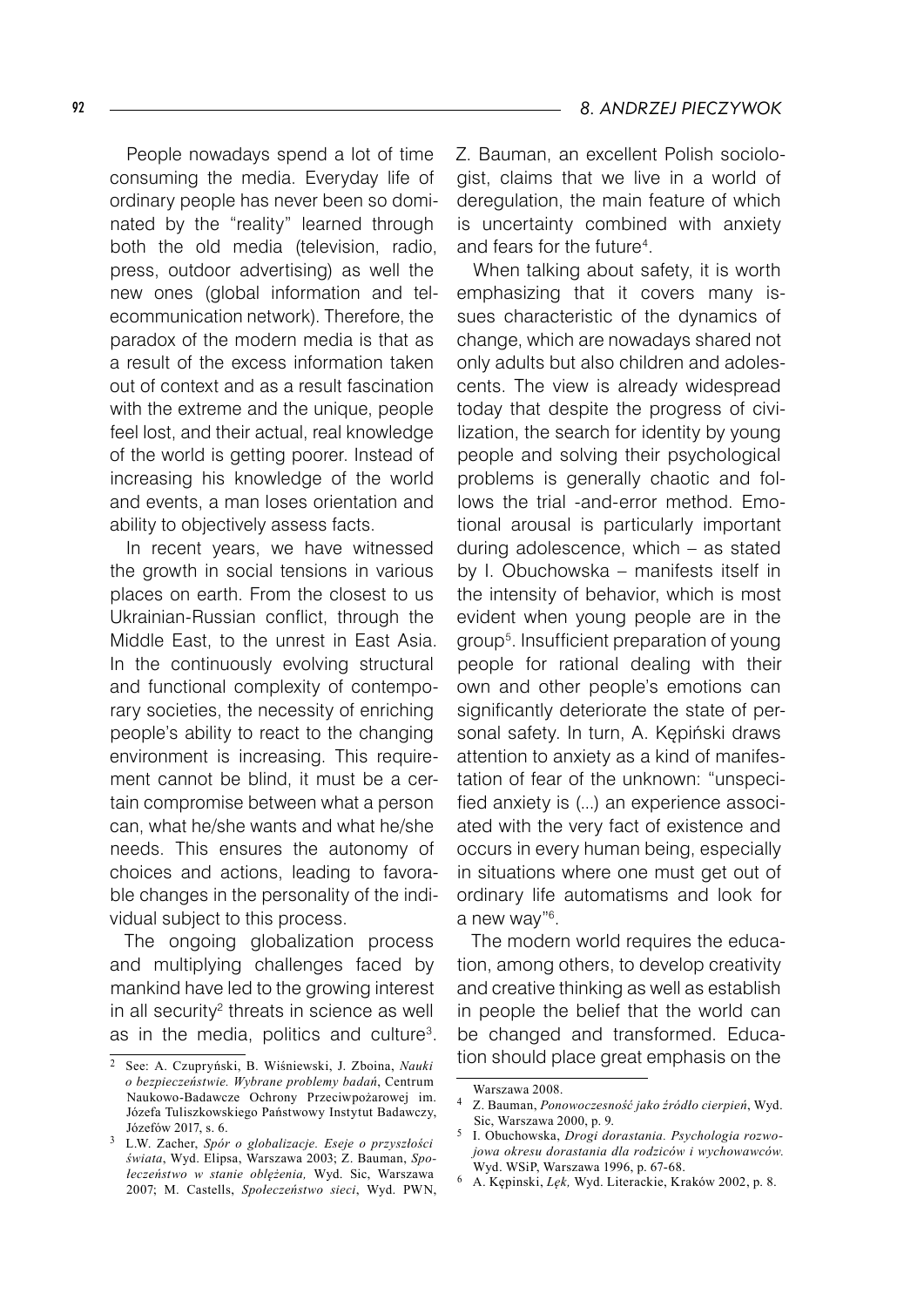creation and transformation of knowledge systems in such a way to stimulate the creative attitude of a human being. This attitude is characterized by transgression – transcending oneself (one's current capabilities), curiosity, doubt, inquiry, research, experience, and independent thinking, deciding and acting caused by internal motives .

Education is a key social process and a dynamic element subject to change. It plays an important role in the life of each man. Its dilemmas can be traced down to the changes of attitudes and behaviour of human collectives because, in a fast changing culture, technology and economics contradict basic moral and ethical norms and especially those of culture and tradition. The multitude of work and responsibilities and the fast pace of life mean that more and more people suffer from various kinds of health conditions and mental disturbances which can result in excessive aggression, hypersensitivity, mistrust, fears, suspicions and a wish to retaliate or take revenge. At present, education is being used more and more to search for various solutions for these dilemmas and man's imperfections. Modern education strives to enrich the education process with multimedia solutions introducing modern technologies. Therefore, not only the formula of education but also its content are indispensable in order to develop human personality effectively, provide knowledge, skills and competences to live among other people. This includes care and education, socialisation and training, teaching, learning and self-improvement.

Education as the great hope of the present is itself at risk, as it is subject to many contradictions, tensions, and failures. Today, we observe the lowering of the prestige of many of the humanistic, social, and cultural disciplines as a result of views based in mechanical or psychological reductionism.

Security Education, due to various institutional and extra institutional activities for the security of man<sup>8</sup>, leads him along the paths of various forms and methods, helps him to discover and enhance his assets and work on improving on his weak points. A specific role is here assigned to parents and teachers who are directly responsible for the multifaceted development of a child (alumnus, student).

The aim of the article is to present the possibilities of Security Education from a processual and workroom aspect (educational aspect) in order to prevent threats to human space. The main research problem formulated by the Author is "What are the main threats for man and how does Security Education prevent them?" The article uses mainly theoretical methods concerning analysis and synthesis of the subject and also comparative methods.

# Typology of the most important human threats

In colloquial language, the term "threat" is understandable intuitively and related to human fear, which concerns the loss of such values as health, life, liberty, freedom or material goods<sup>9</sup>. Nevertheless, in the literature of the subject this term is variously defined. The threat is an

Z. Frączek, *Kreatywność jednostki w kontekście potrzeb edukacji przyszłości,* [w:] K. Denek, K. Koszczyc, M. Lewandowski (red.), *Edukacja jutra,* IX Tatrzańskie Seminarium Naukowe, Wyd. Wrocławskie Towarzystwo Naukowe, Wrocław 2003, p. 19.

 $\mathbf{g}$ B. Wiśniewski, *Praktyczne aspekty badań bezpieczeństwa*, Difin, Warszawa 2020, s. 15-28.

<sup>9</sup> B. Wiśniewski J. Falecki, *System zarzadzania kryzysowego państwa, w tym Sił Zbrojnych RP,* Wyd. Wyższa Szkoła Administracji, Bielsko-Biała 2006, p. 17.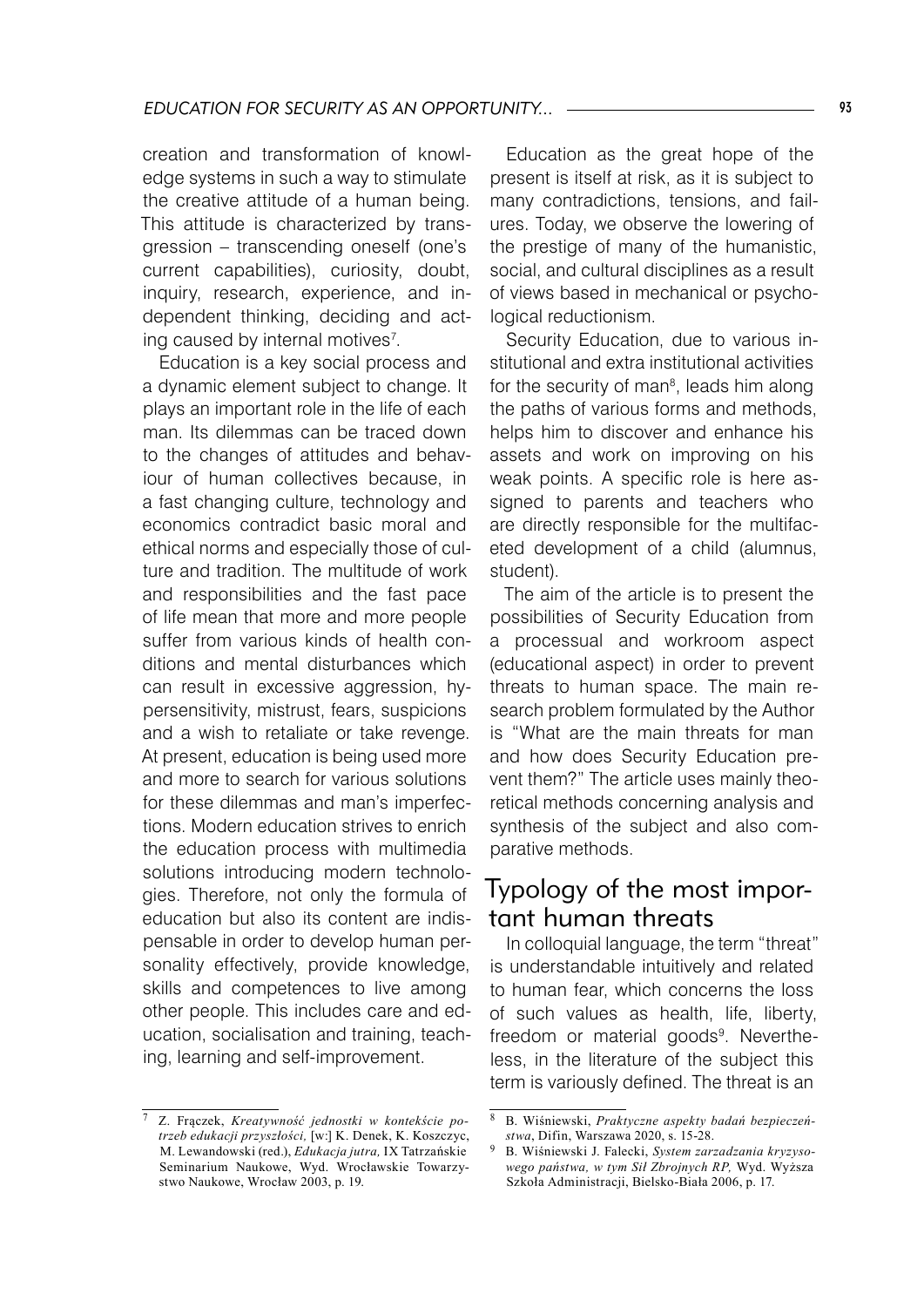antonym of security, which in the "PWN Polish Dictionary" is defined as a state of non-threat, calmness, certainty<sup>10</sup>. However, while security determines a certain state, a threat – in the basic meaning of the word – is associated more with the phenomenon that violates it<sup>11</sup>.

The contemporary world is full of various civilizational and social threats. The number of factors that directly threaten human life and health is rapidly increasing. The number of threats to the natural and cultural environment of people is also growing. The history of human civilization indicates that the greatest threat to man is another man – in an individual or social sense.

At present, everything can be a threat and may also be a factor supporting man's development. It means that man as a subject and object of security is a creator of threats<sup>12</sup>. Analysis of the kinds of threats suggests that they may be grouped according to the criteria of sources of conflict and the character of the effects they cause. Therefore, threats may be divided into the following categories: political-military, socio-economic and ecological-nature related<sup>13</sup>.

The life of modern people is marked by an intense longing for unity, depth and community of living. They do not find them either in themselves or in existing cultural instiutions. In the past, the rhythm of life imposed by nature and culture was orderly and predictable. More and more people are going to extremes,

throwing themselves away from excessive or unproductive activity (workaholism and other addictions, neurotic states) to complete passivity (alienation, depression). The development of one's spirituality comes with the help.

And if the answer to the question of Immanuel Kant "What is human" exists at all, it should be looked for outside the two conflicting extremes: the individualist anthropology (which means subjectivity, socalled "egology", perceiving the human solely in relation to himself or herself and the attempt to describe him or her solely with the use of psychological terms) and the collective sociology (which means objectivity, generality, total immersion of an individual in group "entireties", subordinated to "common will" and deprived from personal responsibility, which – let us add – is also similar to Heidegger's self or Kierkegaard's" "faceless crowd"). In the opinion of M. Buber, these two approaches to the human constitute a false alternative: individualism or collectivism, individual or collectivity<sup>14</sup>. It is rather the instruction of Aristotle that should be followed here and *aurea mediocritas,* i.e. something like "happy medium", should be searched for.

An important feature of a person capable of deciding if, what and how to change in the world we live in, what kind of world should be left for the oncoming generations, is the immunity to facilitation, to yield to influences, or inertia. This feature, next to sensibility and openness to others allows for critical, reflective attitude to the issue of continuation or changing the world, of determining the conditions we live in. It must be stressed here, however, that it is difficult to speak of "self-determination", as people are in-

<sup>10</sup> *Słownik języka polskiego PWN,* Wyd. PWN, Warszawa 1978, p. 147.

<sup>11</sup> J. Prońko, *System kierowania reagowaniem kryzysowym w sytuacjach nadzwyczajnych zagrożeń dla ludzi i środowiska*. Rozprawa doktorska, Wyd. AON, Warszawa 2001.

<sup>12</sup> Szerzej, A. Czupryński, B. Wiśniewski, J. Zboina (red. nauk.), *Bezpieczeństwo. Teoria – Badania – Praktyka*, CNBOP – PIB, Józefów 2015.

<sup>13</sup> A. Czupryński (red.), *Inżyniera bezpieczeństwa sił*, Wyd. AON, Warszawa 2012, p. 21.

<sup>14</sup> Zob. M. Buber, *Problem człowieka*, przeł. Robert Reszke, Wyd. Spacja, Warszawa 1993, p. 123-131.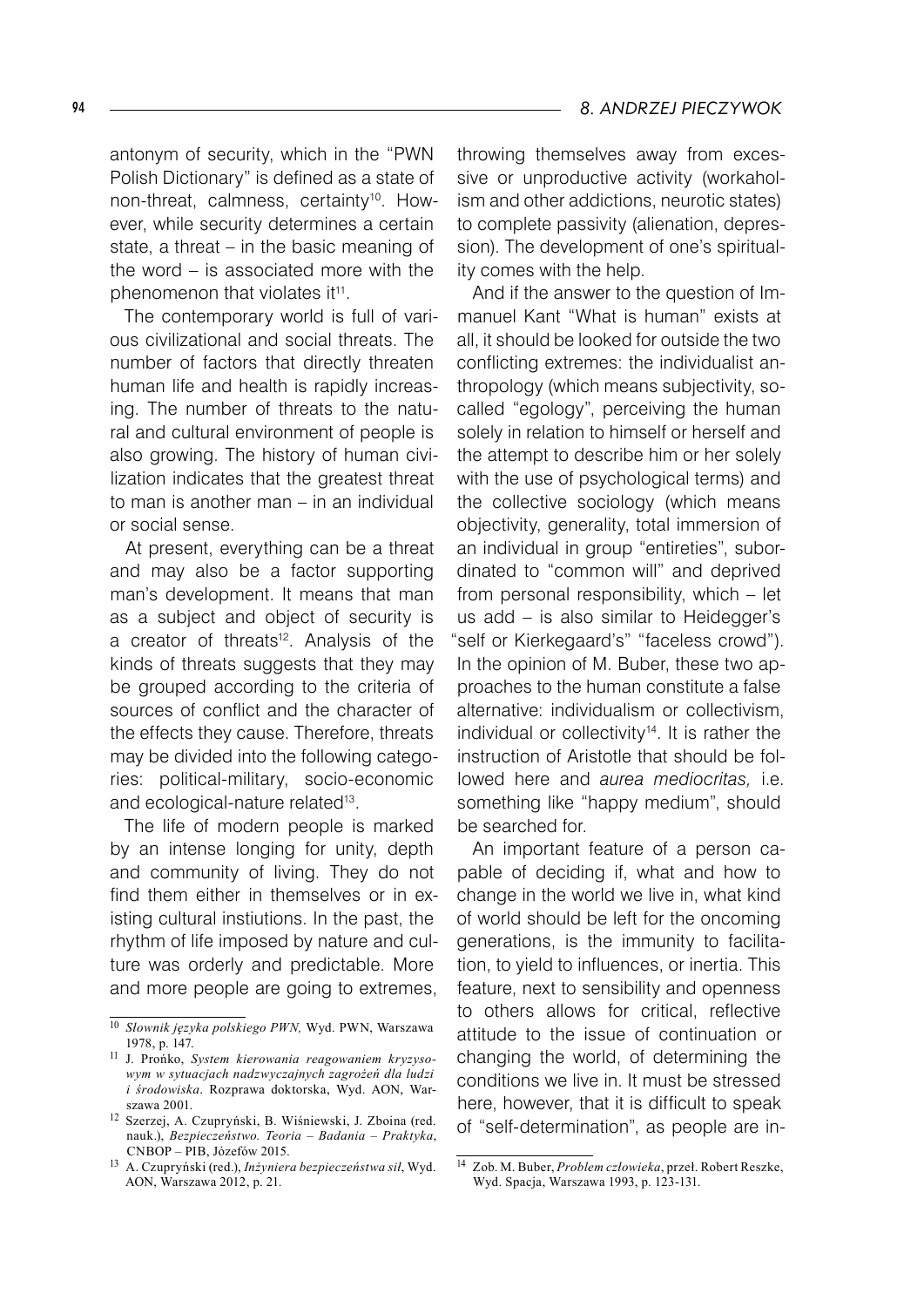volved in their private affairs up to their ears and appear (for a second, though) in the public sphere only to claim their own interests<sup>15</sup>.

The modern world is ruled mainly by the rules of the market, not the rules of a man. This is illustrated by a diagnosis formulated by one of the most significant economist, Jeffrey Sachs, who stated in his latest book that the current economic crisis is generated by a moral crisis, deficiency of civic virtues among political and economical elites<sup>16</sup>. Behaviours showing disrespect and insincerity in human relations, lack of commitment to social affairs and the affairs of the world, degeneration of the ethos of responsibility are much more harmful to the dignity of the man than economic deficiencies. I have once heard a man in uniform saying that there is almost no room for emotions. Such an attitude surely leaves a mark especially on formal human relations. Behaviours stripped of emotions are a clear sign of reification of the human being.

"And people now are impatient and absent-minded and they often say not what they want and do not what they want but what just happens"<sup>17</sup>. And both – something important, good, worthy, friendly and something dangerous and risky can happen. In such case, what is good – is worth being left unchanged, and what is wrong – should be definitely changed. Making a decision $18$  in such case requires however a considerate, critical view and courage. In the face of dynamics of events, both at a global level and the closest surrounding of the man, having

in mind numerous temptations and offers of facilitations in everyday life, deciding upon what is worth being left unchanged and what needs to be changed, Korczak would call the obligation to care for the world, for the human<sup>19</sup>.

One of the greatest hazards in our civilisation is disregard for experience and existing organised procedures in dealing with threats. Now we could list a large number of threats with their epithets even to the level of absurdity, but today's list may prove out of date tomorrow. Therefore, we should not focus on prediction of threats but on working out procedures and tools to eliminate or neutralise their negative effects.

One of the most serious threats of modern man is alienation, treated as exclusion, or –if one adds a sociological context – the lack of connection with society, loss of identity of an individual that characterizes large urban centers in industrial societies. The eradication and the lack of identification emphasize the emotional aspect of alienation: loneliness, helplessness, need for dependence, hostility, fear and disorientation, the subjective lack of adaptation, as well as the feeling of injury and loss.

Alienation is undoubtedly a negation of the value of effectiveness in the following dimensions: behavioral (no real impact on the socio-political reality), cognitiveconceptual (the lack of understanding of the situation, the ability to manage it and predicting its development) and evaluative (the lack of the ability to assess the sociopolitical reality in a properly consistent and orderly way).

The situation of contemporary people implies the level of risk that cannot be eliminated. Every action, choice made,

<sup>15</sup> Z. Bauman, *Raport o kondycji moralnej świata*, Tygodnik Powszechny 2008, nr 7 z dnia 12.02.2008.

<sup>16</sup> J. Sachs, *The Prize of Civilization, Vintage Books,*  London 2011, p. 3.

<sup>17</sup> J. Korczak, *Pamiętniki i inne pisma z getta,* Wyd. WAB, Warszawa 2012, p. 233.

<sup>18</sup> B. Wiśniewski, R. Kowalski, J. Kozioł, M Szyłkowska, *Bezpieczeństwo procesów decyzyjnych*, TUM, Wrocław 2018, s. 23.

<sup>19</sup> J. Korczak, *Pisma wybrane*, t. IV, Wyd. Nasza Księgarnia, Warszawa 1986, p. 344.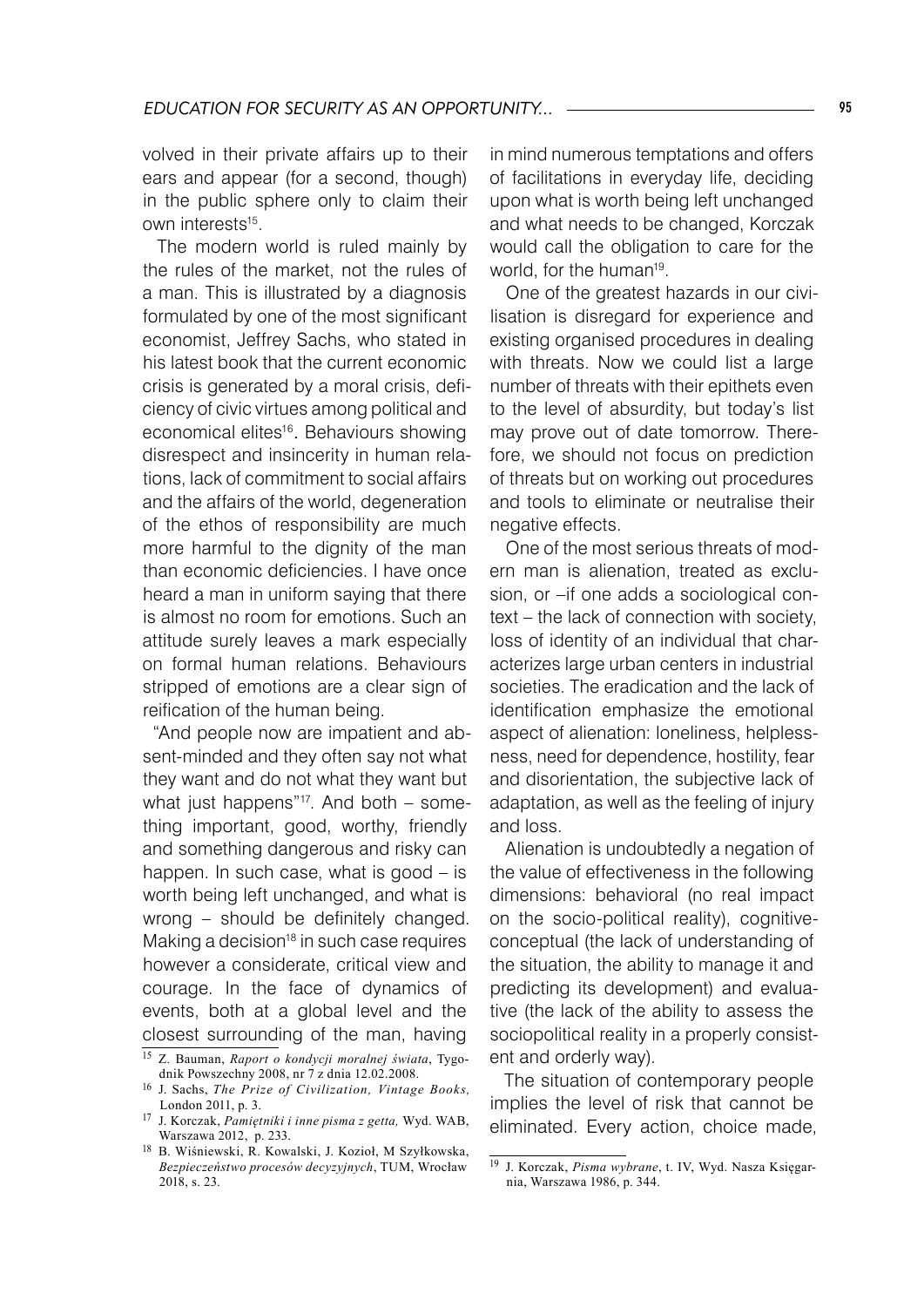wiping the trail results from necessity and creates uncertainty. In times of "late" modernity, the risk is a permanent element of the activity undertaken by people. "Recognition of the existence of risk as such, to which we are forced to some extent by the abstract systems of modernity, means acknowledgement and acceptance of the fact that our actions in no way form a predetermined course and always remain open to contingent events"20. The risk category which Giddens refers to is not limited only to new threats that currently appear in front of people, but he treats it as a certain approach towards reality, which he explains as follows: "living in a risk society is living with an analytical attitude towards possible, positive and negative, ways of acting that we, as individuals and globally, face in the course of our social existence". The risk is all the greater because the concept of "control" has been devalued, because "changes go beyond all human expectations and elude its control"21 . The risk is therefore inscribed in the life of modern people, accompanying them in everyday life.

In assessment of the situation, fear plays a significant role, since it allows us to decide whether given event will bring us benefits or only negative effects. However, the assessment is not always accurate. Persons anxiety, qualify various threats as being more menacing in comparison with persons with a stabilized level of fear. However, some of the threats are assessed on the same level of riskiness, regardless of any differences in the intensity of fear between individual persons. Drugs, terrorism, a bomb attack usually result in strong fear and

are assessed as risky events, while recreational activities, such as skiing, swimming, horse riding are usually referred to as relatively safe and not posing a substantial risk.

Passiveness is one of the most typical and yet pathological characteristics of men in the modern society. A man wants to be fed, but fails to move, show initiative, even to digest the food supplied. A man is not creative towards his heritage – he only gathers or consumes. Remaining passive, a man does not attempt to find his place in the world and he is forced to give up his ideals and their demands. Therefore, he feels powerless, lonely and full of anxiety. He finds it difficult to self-define and his sense of integrity is low. Conformism, which seems to be the only way to avoid the unbearable fear, often turns out to be insufficient22.

Apart from passiveness, another factor, which often influences the safety of man is obedience and submission. Today, obedience has become a somewhat forgotten virtue. Obedience is a questioned value, because the term is not understood and it is often confused with submission. This confusion between obedience and submission is one of the most dangerous mistakes made in modern upbringing. Submission means giving up freedom, capitulation. On the other hand, obedience is disposal of self in accordance with the established hierarchical order. Obedience is exercising of one's freedom, but not against the superiors, it is a selection of an attitude of cooperation with one's superior (educator).

<sup>20</sup> A. Giddens, *Nowoczesność i tożsamość. Ja i społeczeństwo w epoce późnej nowoczesności,* Wyd. PWN, Warszawa 2001, p. 41.

<sup>21</sup> Tamże, p. 40-41.

<sup>22</sup> E. Fromm, *Rewolucja nadziei. Ku uczłowieczonej technologii*, Wyd. Rebis, Poznań 2000, p. 64.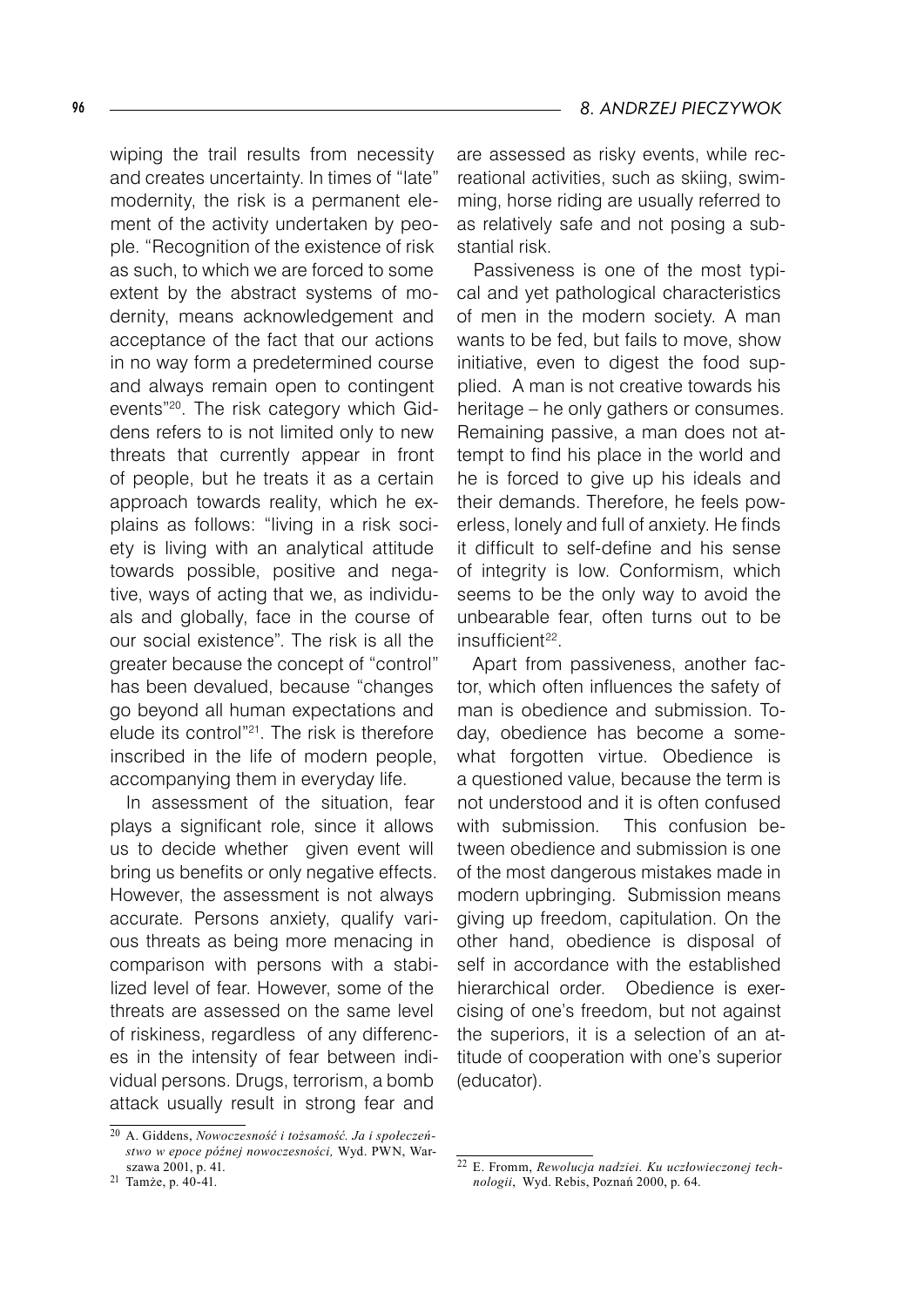In sociology, it is fashionable today to state that human problems can be analyzed without referring to emotions associated with them. It is assumed that scientific objectivism requires the opinions and theories pertaining to men to be free from any emotional bonds.

It should be emphasized that in Poland, we are dealing with a cultural vacuum – on one side, there is the sense of freedom, on the other – material degradation of many families. Moreover, in many Polish families we can observe the phenomenon of the so-called inheritance of poverty, intensification of pathological behaviors (suicides, addictions, aggression, abuse). A modern family means the increased divorce rate, relationships that have not been formally confirmed.

Negativization of religion and the Church is getting deeper, and life orientations are becoming different. Religion, ethics – these seem to symbolize backwardness and they hinder progress. The modern society is "facing a specific crisis of humanity", which is marked by increasing lack of confidence in own human traits, in the very sense of existence. In many circles, we observe the disappearance of a "universal" – or universally educated – man.

Globalisation, informatisation and internationalisation of socio-economic life is a plexus of dependencies that bring benefits and negative consequences. Especially turbulent are those that directly affect people and basis of their existence, including dignified, secure and healthy work conditions.

It seems as we are becoming slaves of technology, that was supposed to free us. Although unparallel amount of information, we become more disoriented, than well oriented. More elasticity denies us elasticity at all, and more choice options limits our freedom<sup>23</sup>.

The pressure of time is not the only tension for modern people. Their actions are not only the object of tyranny of the moment, but also burdened with freedom of choice.

One of significant threats for personal and structural security is dehumanization of education. Strong pressure to achieve success, need to function in continuous rivalry and generational pressure leads (in extreme cases) to machiavellisation of behavior. Pragmatism and praxiology dominates over dialog, discourse and reflection. In the century-changing world we can notice dangerous tendencies in education to create "information society" at the expense of "educational society". Attention is concentrated on creating cognitive abilities, orientation among problems of modernity and future at the expense of education of values, what results later with astonishing choices and decisions made by groups and individuals $24$ .

Reflection on contemporary societies of post-modern times would not be complete if the issues of the importance of the media for their functioning are omitted. Their role is crucial. The relations between the reality of everyday life and the media are neither unequivocal nor even more one-sided. One should rather speak of a bilateral relationship involving

<sup>23</sup> T.H. Eriksen, *Tyrania chwili. Szybko i wolno płynący czas w erze informacji*, Wyd. PIW, Warszawa 2003, p. 13-14.

<sup>24</sup> There is more and more opinions amongst the experts that there is fundamental and urgent need of renewal of previous teacher's education. It is necessary to equip teachers with wide humanistic base, the knowledge of pedagogical, psychological, philosophical and sociological thought to thoroughly explore world of values and antivalues, threats and chances and educational ideals, to achieve the ability to discuss and finally to cooperate with young people. In case of Poland there is clear asymmetry between expectations and educational needs and their realization (expenditures and desires to innovate). Education should ease perception of reality as a set of values, which are to be skillfully explored and internalized, so that they can be used to shape reality and themselves.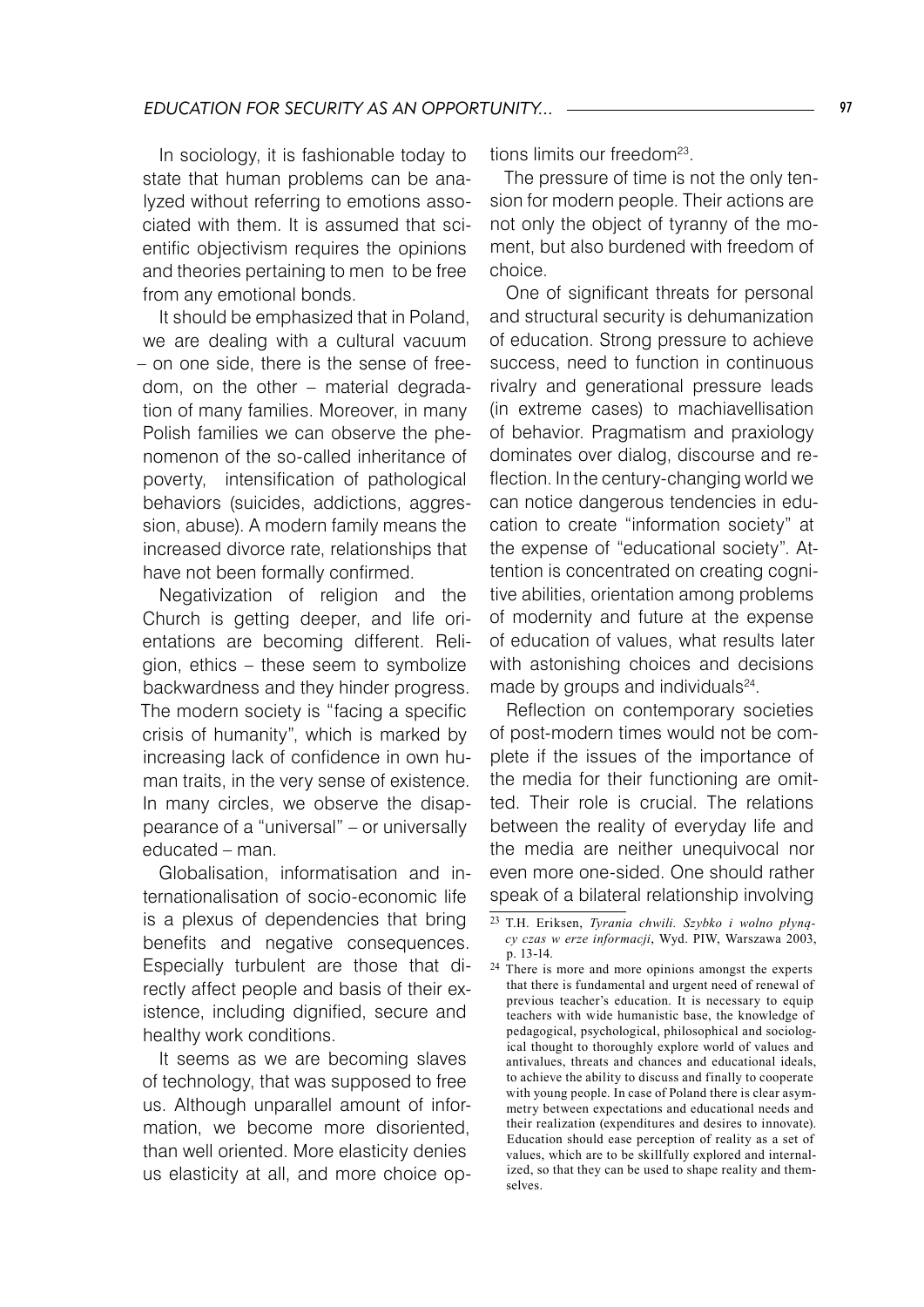the media's influence on the reality and the reality of everyday life on the media. A man living in a society of media exists in at least two realities – daily and media. People consider these events to be important, as they are reported and shown in the means of mass communication.

For the analysis of education changes, it seems important to pay attention to the deepening of the intergenerational gap in terms of access, familiarity and use of the digital environment. Hence the distinction between the generation of "digital natives" and "digital immigrants".

Unfortunately, as cyberspace becomes a virtual reflection of the physical reality, negative forms of human activity penetrate it as well. Created to enable scientific cooperation, the Internet network gives a great sense of anonymity, and it is used by criminals, terrorists, as well as some countries to conduct illegal activities or aggression against other entities.

Threats related to cyberspace concern the possibility of information theft (which exposes the robbed site to losses), the possibility of intentional and illegal change of information (which disturbs this sphere of professional or private activity that depends on the accuracy and timeliness of information which has changed), the possibility of limiting access to information up to and including complete blocking (which may paralyze certain spheres of action with sometimes catastrophic consequences), etc. The number of threats to which every cyberspace user may be exposed is very large, and the scale of their harmfulness is constantly increasing due to the phenomenon of increasing migration to cyberspace, so, in order to give further considerations a more specific dimension, we will briefly assess the scale of this migration.

Unfortunately, as cyberspace becomes a virtual reflection of the physical reality, negative forms of human activity penetrate it as well. Created to enable scientific cooperation, the Internet network gives a great sense of anonymity, and it is used by criminals, terrorists, as well as some countries to conduct illegal activities or aggression against other entities.

Threats related to cyberspace concern the possibility of information theft (which exposes the robbed site to losses), the possibility of intentional and illegal change of information (which disturbs this sphere of professional or private activity that depends on the accuracy and timeliness of information which has changed), the possibility of limiting access to information up to and including complete blocking (which may paralyze certain spheres of action with sometimes catastrophic consequences), etc. The number of threats to which every cyberspace user may be exposed is very large, and the scale of their harmfulness is constantly increasing due to the phenomenon of increasing migration to cyberspace, so, in order to give further considerations a more specific dimension, we will briefly assess the scale of this migration.

## Possibilities of education for safety in the field of counteracting threats

Education can be defined as all processes that aim to change people, especially children and young people, according to the ideals and educational goals prevailing in a given society<sup>25</sup>. On the one hand, education is a factor in shaping human identity, and on the other, an indispensable creative condi-

<sup>25</sup> W. Okoń, *Nowy słownik pedagogiczny*, Wyd. Akademickie Żak, Warszawa 2012, s. 44.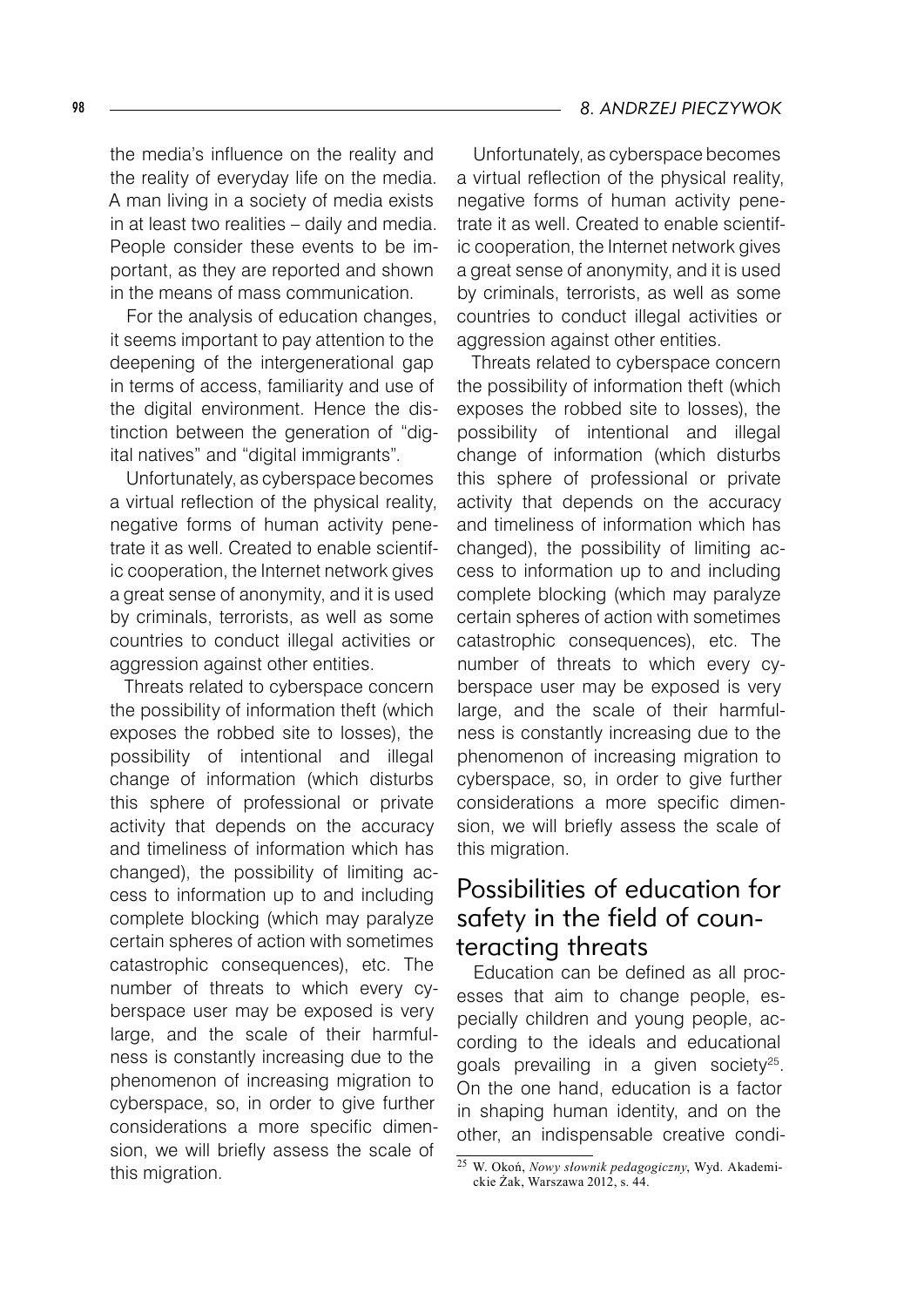tion for man's natural development. Depending on the theoretical premises and socio-political conditions, education is treated as: a process of human permanent life-long learning: the right and, at the same time, civic duty of a human and a social imperative; an instrument of political power to meet specific social, political party related, union, national, cultural interests and goals; the area of social self-regulation, the main factor in the development of human capital, the quality of life of societies or civilization: a type of symbolic violence imposing the culture of the dominant group on the representatives of other social groups, thus, the factor of social stratification, which generates mechanisms and opportunities for social promotion as well as selection and marginalization; a "screen of culture" explaining the complexity of its field of meanings and symbols; type of a normative discourse, presenting particular mental perspective, enabling one to take sides with world-view, ideological or moral conflicts<sup>26</sup>.

The statement that we live in times of crisis in upbringing and education sounds trivial. The sources of the crisis in upbringing and education are very complex and they constitute a structure of mutually combined factors. The educational relation is a specific interaction between a tutor and a pupil, between the upbringing and the brought-up parties. It constitutes a prerequisite for the process of upbringing, and it is as old as the upbringing it self.

Education is the process of acquiring knowledge, which consists of both schooling and nurturing, which increases the knowledge of a given person and

develops specific qualities and skills. It should also be noted that "education is the entirety of processes the aim of which is to change people according to the ideals and educational goals prevailing in a given society"27 .

Education for safety is inseparably connected with the national security system (NSS). The most important function of each democratic state is to ensure the national security of the state as an institution, and especially safety of its citizens. The term "education for safety" is a natural consequence of the constantly expanding content range of such terms as "military training", "defense education" and "civil defense training". In the past, military and defense preparation was mainly related to ensuring the possibility of opposing external threats. Nowadays, however, it is all about shaping the ability of states and societies to deal with many other dangers that have an impact on the level (state, quality) of personal and structural security $28$ .

The concept of "safety education" appeared in the process of research on the security system of the Republic of Poland, conducted at the National Defense Academy in the years 1993-1995. Nonetheless, it is not a concept defining the hitherto unknown educational scope of school activity, because defense education of young people has always been considered as one of the state's priority goals. In those years, significant changes took place in interpreting the traditionally perceived defense education of the society, which made it possible to replace it with the term "safety education". This concept has a very wide content range, since it is associated with patri-

<sup>26</sup> B. Suchodolski, S. Mazur, *Edukacja dla bezpieczeństwa. Materiały międzynarodowej konferencji naukowej,* Wyd. Wyższa Szkoła Ekonomii i Turystyki, Katowice 2015, p. 26.

<sup>27</sup> S. Zalewski, *Polityka bezpieczeństwa państwa a edukacja obronna,* Wyd. MON, Warszawa 2001, p. 41.

<sup>28</sup> R. Jakubczak, J. Flis, *Bezpieczeństwo narodowe Polski w XXI wieku,* Wyd. Bellona, Warszawa 2006, p. 428.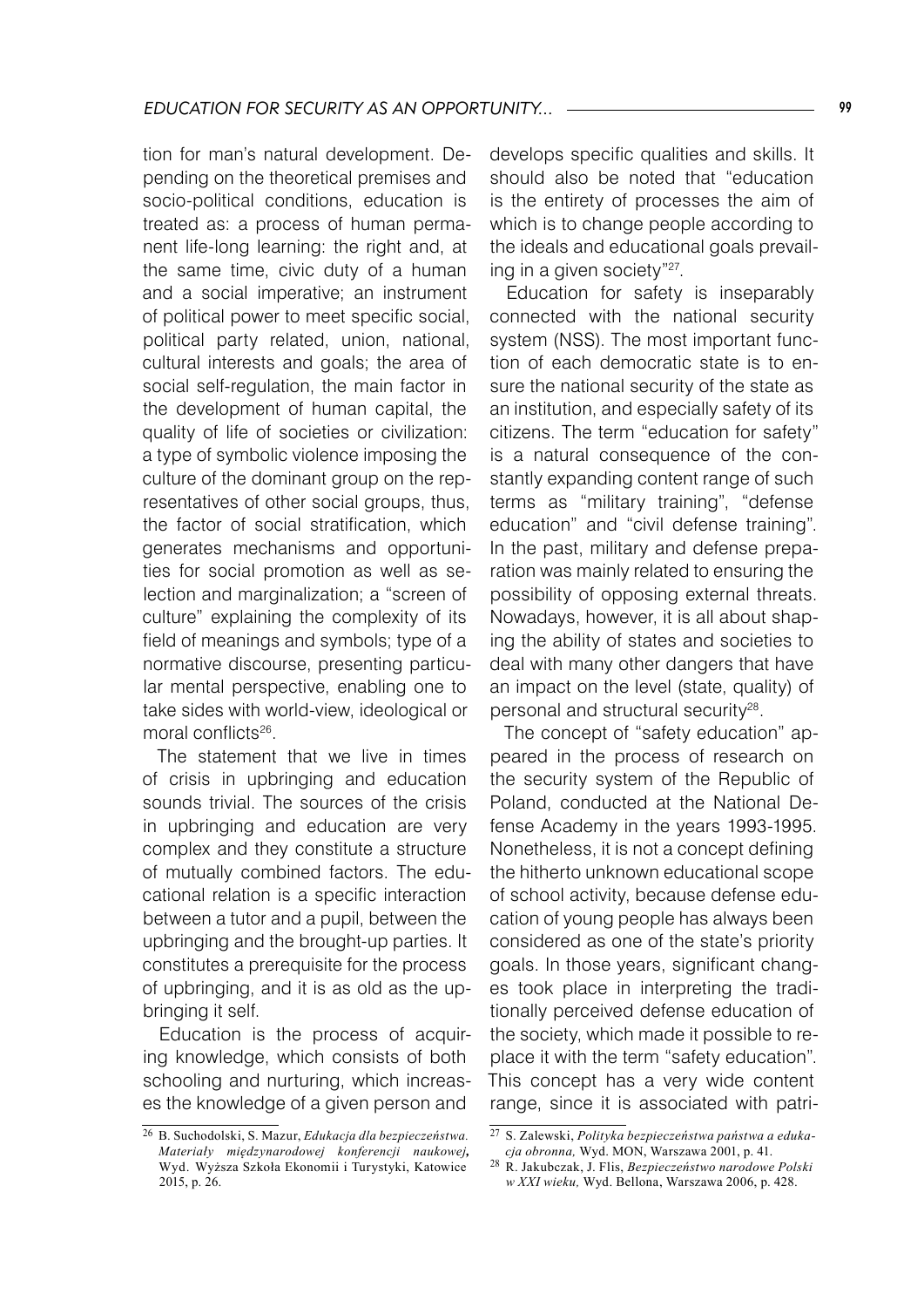otic, civic, moral and defense education. As a component of education, it aims to direct and consolidate these educational efforts that foster the formation of patriotic and defensive attitudes. Education for safety is particularly related to politics, the education system, the state, power and the whole system of its exercise, and its issues are important both for the whole society and for individual persons<sup>29</sup>.

The paradigm of safety education in a society of genuine democracy is seen as above all upbringing and teaching, which fosters the development and improvement of the natural predispositions of man, his responsibility for himself and others, existence and survival, and improvement of both himself and others. It is a paradigm arising from the continuation and finding a compromise, moderation and a "golden mean" between the systems of upbringing to Freedom, Fight and Love - restraint, which sees its mediation in education for safety. This mediation and consensus are expressed in the directive of preparing for taking action described by the war and peace method: which are placed in this philosophy as the primary means of realizing life-security. It is a directive derived from the experience of the history of human race, which has secured itself since the birth of Christ until the third millennium, before and after this birth, surviving wars, and engagement in the activity of the peaceful co-creation of the world<sup>30</sup>.

Education for safety has two clearly outlined theoretical pillars. The first ones include philosophical, psychological and pedagogical and pedagogical-sociological theories that recognize human nature and answer the question of who a person is, and, in particular, indicate security as a natural need in a person's life. The second ones, in turn, are philosophical, axiological and ethical and pedagogical theories that recognize safety as a precious value and require the organization of appropriate educational actions. They also point to essential security components. These are pillars that can be reduced to psychology and axiology of security. The effect of such impacts should be a responsible, sensitive and creative person, who is able to face the hardships of life and go beyond the limits of his/her own life.

Safety education in society is implemented at two main levels: as a subject of education at school (middle and high school) and universities and as a series of preventive and educational initiatives in the field of security, taken by state and local government institutions, care and education centers, police, armed forces, fire and border guards, social organizations and associations, workplaces, media, etc.

Education for safety should therefore have a global and local dimension. There are specific relationships between macro and local systems. Their multilateralism proves that local security education systems cannot develop only based on the faithful execution of "top-down" directives and ordinances.

The armed forces, police and fire brigade are part of the social life of many people. These environments influence the shaping of citizens' personalities, attitudes and systems of values. The start-

<sup>29</sup> R. Stępień, *Współczesne zagadnienia edukacji dla bezpieczeństwa,* Wyd. MON, Warszawa 1999, p. 9-11; Zob. A. Pieczywok A., *Edukacja dla bezpieczeństwa wobec zagrożeń i wyzwań współczesności*, Wyd. AON, Warszawa 2012; A. Pieczywok, *Profesjonalizm zawodowy nauczyciela akademickiego edukacji dla bezpieczeństwa*, AON, Warszawa 2016.

<sup>30</sup> J. Świniarski, *Bezpieczeństwo i prawa człowieka w perspektywie globalizacji,* [w:] M. Ożóg-Radew, R. Rosa (red.), *Bezpieczeństwo i prawa człowieka.* Vol. I, *Teoretyczne aspekty bezpieczeństwa i praw człowieka,* Wyd. Akademia Podlaska, Siedlce 2004, p. 22-26.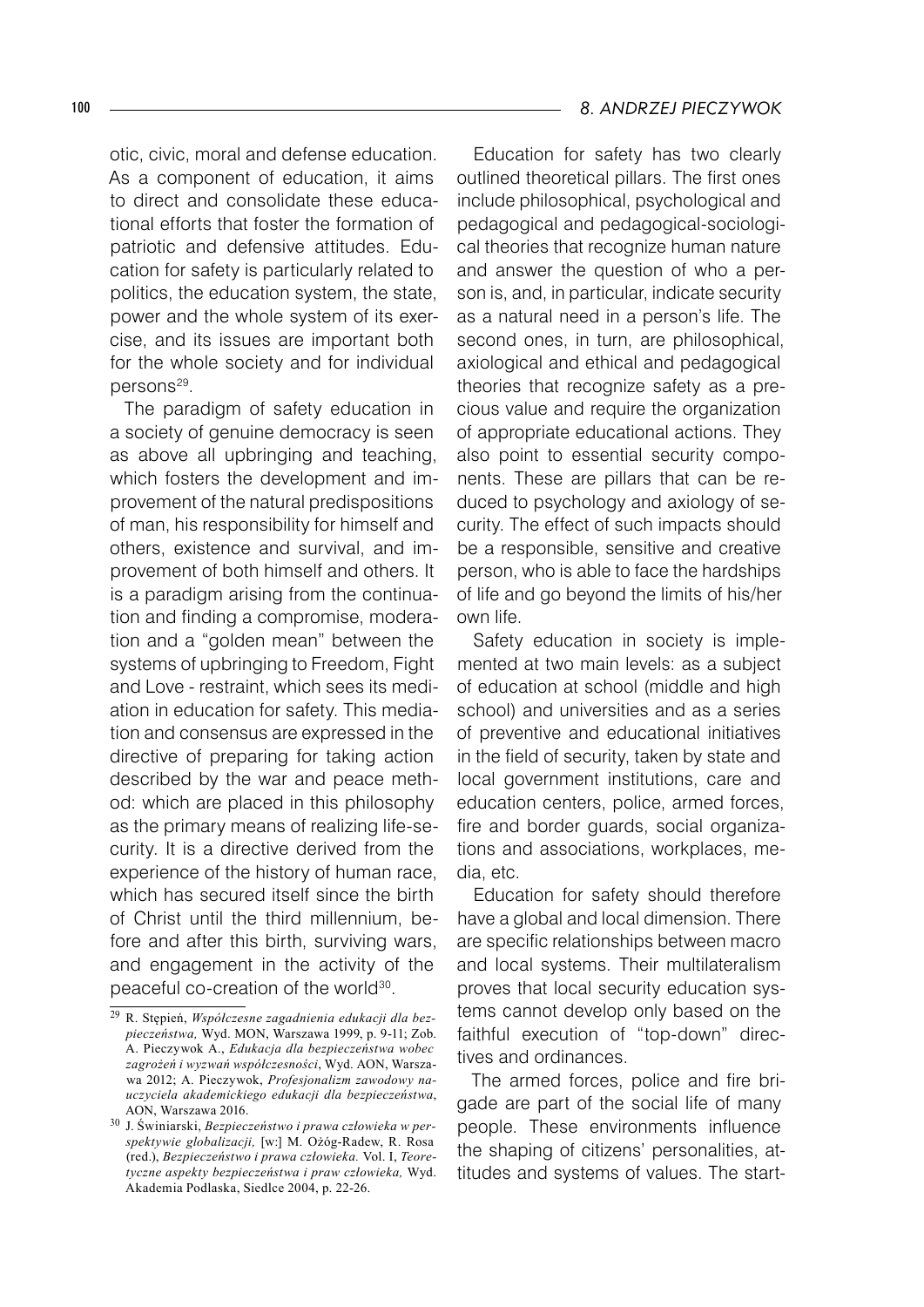ing point for considerations regarding education for safety cannot be thinking that only uniformed ministries are responsible for its quality. Structural arrangements and the organization of safety education also require changes in those institutions, since the education should be varied depending on the objectives assumed and the content transmitted to individual organizational groups (persons).

What is more, the family can only to a relatively small extent convey ethical and moral values to children (family crisis). Basically, this usually results from difficult financial situation, single-parent families, pathological families, unemployment, multifaceted educational interactions, distrust of programs of values and ideals. Parents frequently try to educate and form their own children, based on the models according to which they were "prepared" for life.

Security Education has a particular significance in the creation of an appropriate approach and values, gaining knowledge and skills in preventing threats. It is an important part of the didactic-educational process and preventive actions directed mainly at civil education, communicative education and pro-health and ecological education. It is also considered an indispensable element of education and preparation for work and life in modern conditions. It first appears in the family and later is constantly modified under the influence of mass media, school, peer group and self-education. Many changes in the defence awareness of people are caused by concrete security conditions both external and internal. General life conditions, the level of political, military threats, public security, social threats etc. are also significant.

Security Education has a long history and evolved from preparation of young people for defence against military threats. Though Security Education and education for defence are often identified, education for security is connected with developing awareness, motivation and behaviour in the event of threats which have a much broader scale. Security Education is, on the one hand, a theoretical process with such factors as people (teachers, students) and substantial factors (objectives, content, principles of education, forms and methods, didactic resources), on the other hand, it consists in practical actions developing man's security – influences his attitudes, values, knowledge and skills necessary to prevent threats, dealing with them in hazardous situations and eliminating their effects. Security Education is also helpful in enlarging knowledge.

Security Education includes many cognitive and empirical areas which have been frequently analysed. It consists of many didactic-educational processes including education and training and education in a broad meaning in order to prepare young people and adults for situations threatening their life and the functioning of the state. The most important listed problem areas (areas of research) are challenges and threats as well as the subjective and objective structure of security. There are also new areas in Security Education research – these include, among others, defining the essence and legitimacy of respecting the tolerance of man to risk and uncertainty, developing skills for dealing with one's own and other people`s emotions, widening the vision of man entangled and exposed to threats. Security Education is one of the ways to fight the growing wave of accidents, threats and low culture of security.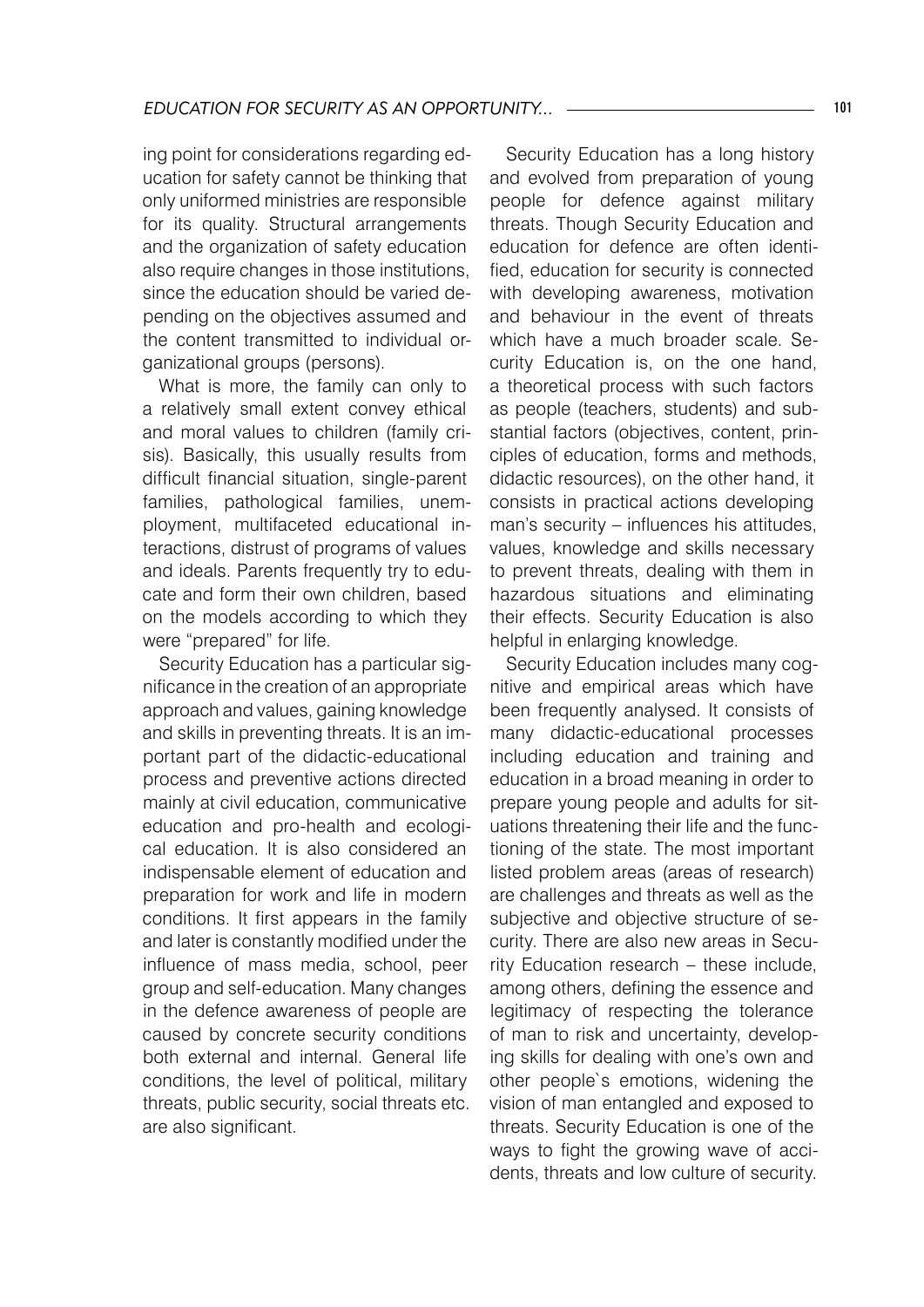It is focussed on creating and developing the sense of personal responsibility, not only for one`s own health and life, but most of all for that of other people, as well as making people realise and develop the conviction that each man is responsible and has an impact on the condition of security.

### Conclusions

Generalizing, it should be stated that the possibilities of education for safety in the scope of creating personnel and structural security find a significant place in both theory and practice of the activity of many different institutions. Education for safety should be implemented systematically and through various forms and methods. The effect of transferring knowledge about security, among others in schools, workplaces and the media should be appropriate preparation of young people and adults for rational behavior in the face of civilizational, social and military threats, and for active participation in defense undertakings carried out by the state administration, local selfgovernment and social organizations.

What competences are needed to be empowered not to leave the world as it is?

The answer to this question is not simple. First of all, in order to be able not to leave the world as it is, one cannot leave themselves unchanged. "Living another person's experience, exploration, opinion, they have lost self-trust to such an extent that they do not want to look with their own eyes"<sup>31</sup>. Only those who can change the world may do it: "To plan, decide, make a painful effort, execute, laugh at failed attempts and overcome difficulties"32 . It must be stressed that "If

a man does make such an effort, trouble, pain, only then he becomes himself, that is – someone. Otherwise, one will remain a puppet, a manipulated being, yielding without consideration to various popular stereotypes. In order not to be a puppet, one must act according to one's ideas and choices as action is the product of thinking"33.

Educational institutions should focus on transmission of solid knowledge about hazards of contemporary world, developing the approach of civil vigilance, demonstrating a wide context of conditions of national and international security. It is necessary to develop in people the awareness of generic and ideological variety and eliminate the attitudes of intolerance and xenophobia, developing a culture of peace which is the basis of man's security.

While analyzing the discussed threats, it is easy to see that information resources and elements of Poland's ICT infrastructure are subject to the same trends as cyberspace at the global level. Along with the progressing computerization of the state, it is necessary to create fective preventive, technical, organisational and legal solutions to protect its citizens.

### Bibliography

- Bauman Z., *Ponowoczesność jako źródło cierpień*, Wyd. Sic, Warszawa 2000.
- Bauman Z., *Raport o kondycji moralnej świata*, Tygodnik Powszechny 2008, Nr 7 z dnia 12.02.2008.
- Bauman Z., *Społeczeństwo w stanie oblężenia,* Wyd. Sic, Warszawa 2007.
- Buber M., *Problem człowieka*, przeł. Robert Reszke, Wyd. Spacja, Warszawa 1993.
- Castells M., *Społeczeństwo sieci*, Wyd. PWN, Warszawa 2008.

<sup>31</sup> J. Korczak, *Pamiętniki i inne pisma z getta,* Wyd. WAB, Warszawa 2012, p. 242.

<sup>32</sup> J. Korczak, *Pisma wybrane*, t. I, Wyd. PZWS, Warszawa

<sup>1978,</sup> p. 189.

<sup>33</sup> A. Lewin, *Tryptyk pedagogiczny: Korczak-Makarenko-Freinet*, Wyd. Nasza Księgarnia, Warszawa 1986, p. 19-20.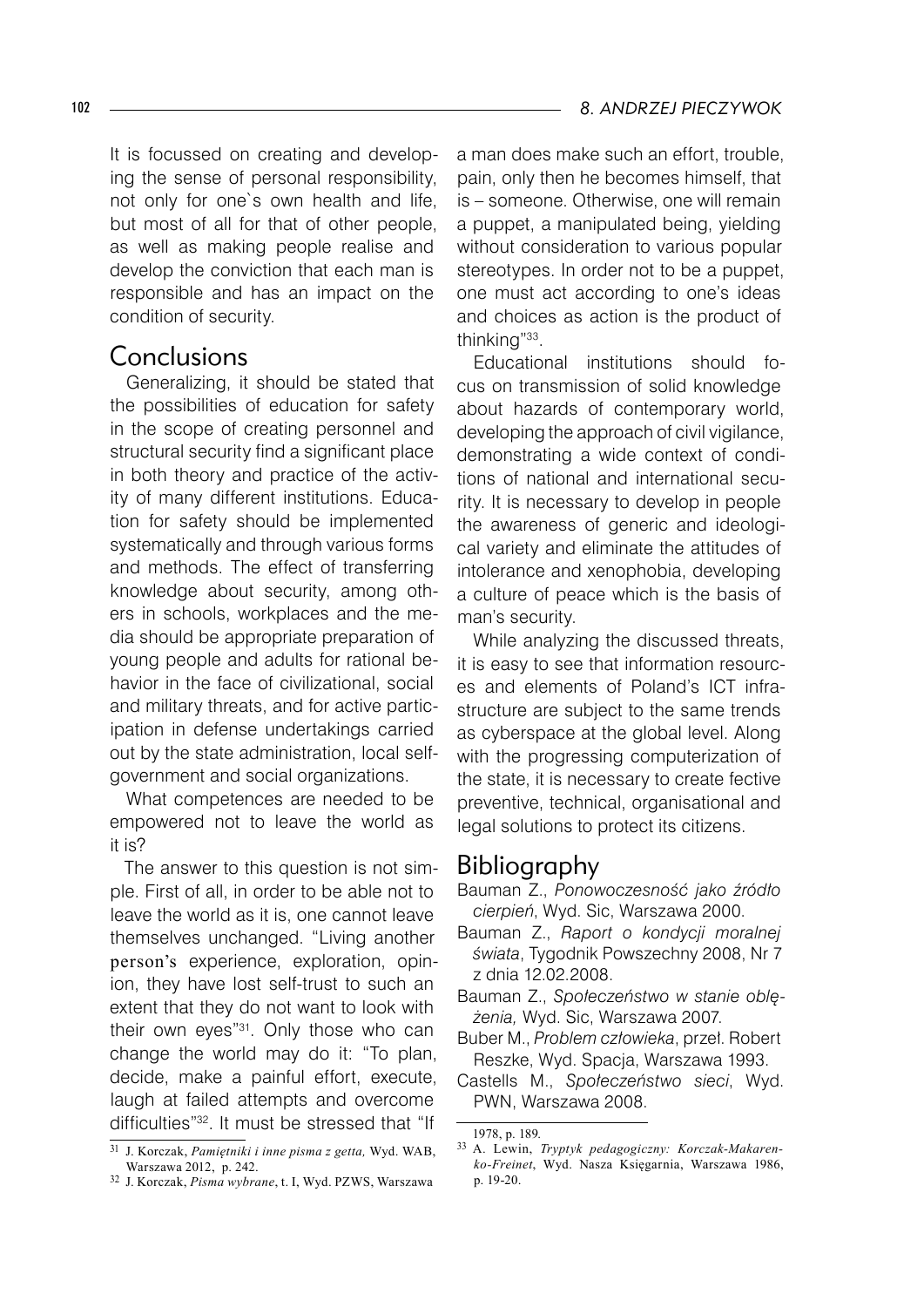- Czupryński A. (red.), *Inżyniera bezpieczeństwa sił*, Wyd. AON, Warszawa 2012.
- Czupryński A., Wiśniewski B., Zboina J. (red. nauk.), *Bezpieczeństwo. Teoria – Badania – Praktyka*, CNBOP – PIB, Józefów 2015.
- Czupryński A., Wiśniewski B., Zboina J. (red.), *Nauki o bezpieczeństwie. Wybrane problemy badań*, Centrum Naukowo-Badawcze Ochrony Przeciwpożarowej im. Józefa Tuliszkowskiego Państwowy Instytut Badawczy, Józefów 2017.
- Eriksen T.H., *Tyrania chwili. Szybko i wolno płynący czas w erze informacji*, Wyd. PIW, Warszawa 2003.
- Frączek Z., *Kreatywność jednostki w kontekście potrzeb edukacji przyszłości,* [w:] K. Denek, K.
- Fromm E., *Rewolucja nadziei. Ku uczłowieczonej technologii*, Wyd. Rebis, Poznań 2000.
- Giddens A., *Nowoczesność i tożsamość. Ja i społeczeństwo w epoce późnej nowoczesności,* Wyd. PWN, Warszawa 2001.
- Jakubczak R., Flis J., *Bezpieczeństwo narodowe Polski w XXI wieku,* Wyd. Bellona, Warszawa 2006.
- Kępinski A., *Lęk,* Wyd. Literackie, Kraków 2002.
- Korczak J., *Pamiętniki i inne pisma z getta,*  Wyd. WAB, Warszawa 2012.
- Korczak J., *Pisma wybrane*, t. I, Wyd. PZWS, Warszawa 1978.
- Korczak J., *Pisma wybrane*, t. IV, Wyd. Nasza Księgarnia, Warszawa 1986.
- Koszczyc, M. Lewandowski (red.), *Edukacja jutra,* IX Tatrzańskie Seminarium Naukowe, Wyd. Wrocławskie Towarzystwo Naukowe, Wrocław 2003.
- Lewin A., *Tryptyk pedagogiczny: Korczak-Makarenko-Freinet*, Wyd. Nasza Księgarnia, Warszawa 1986.
- Obuchowska I., *Drogi dorastania. Psychologia rozwojowa okresu dorastania dla rodziców i wychowawców.* Wyd. WSiP, Warszawa 1996.
- Okoń W., *Nowy słownik pedagogiczny*, Wyd. Akademickie Żak, Warszawa 2012.
- Pieczywok A., *Edukacja dla bezpieczeństwa wobec zagrożeń i wyzwań współczesności*, Wyd. AON, Warszawa 2012.
- Pieczywok A., *Profesjonalizm zawodowy nauczyciela akademickiego edukacji dla bezpieczeństwa*, AON, Warszawa 2016.
- Pielkowa J.A., *Pedagogika społeczna wobec zagrożeń współczesności*, [w:] M. Plopa (red.), *Człowiek u progu trzeciego tysiąclecia. Zagrożenia i wyzwania,* Vol*.* I., Elbląska Uczelnia Humanistyczno-Ekonomiczna, Elbląg 2005.
- Prońko J., *System kierowania reagowaniem kryzysowym w sytuacjach nadzwyczajnych zagrożeń dla ludzi i środowiska*. Rozprawa doktorska, Wyd. AON, Warszawa 2001.
- Sachs J., *The Prize of Civilization*, Vintage Books, London 2011.
- *Słownik języka polskiego PWN,* Wyd. PWN, Warszawa 1978.
- Stępień R., *Współczesne zagadnienia edukacji dla bezpieczeństwa,* Wyd. MON, Warszawa 1999.
- Suchodolski B., Mazur S., *Edukacja dla bezpieczeństwa. Materiały międzynarodowej konferencji naukowe*j, Wyd. Wyższa Szkoła Ekonomii i Turystyki, Katowice 2015.
- Świniarski J., *Bezpieczeństwo i prawa człowieka w perspektywie globalizacji,* [w:] M. Ożóg-Radew, R. Rosa (red.), *Bezpieczeństwo i prawa człowieka.* Vol. I, *Teoretyczne aspekty bezpieczeństwa i praw człowieka,* Wyd. Akademia Podla-
- ska, Siedlce 2004. Wiśniewski B. Falecki J., *System zarzadzania kryzysowego państwa, w tym Sil Zbrojnych RP,* Wyd. Wyższa Szkoła Administracji, Bielsko-Biała 2006.
- Wiśniewski B., Kowalski R., Kozioł J., Szyłkowska M., *Bezpieczeństwo procesów decyzyjnych*, TUM, Wrocław 2018.
- Wiśniewski B., *Praktyczne aspekty badań bezpieczeństwa*, Difin, Warszawa 2020.
- Zacher L.W., *Spór o globalizacje. Eseje o przyszłości świata*, Wyd. Elipsa, Warszawa 2003.